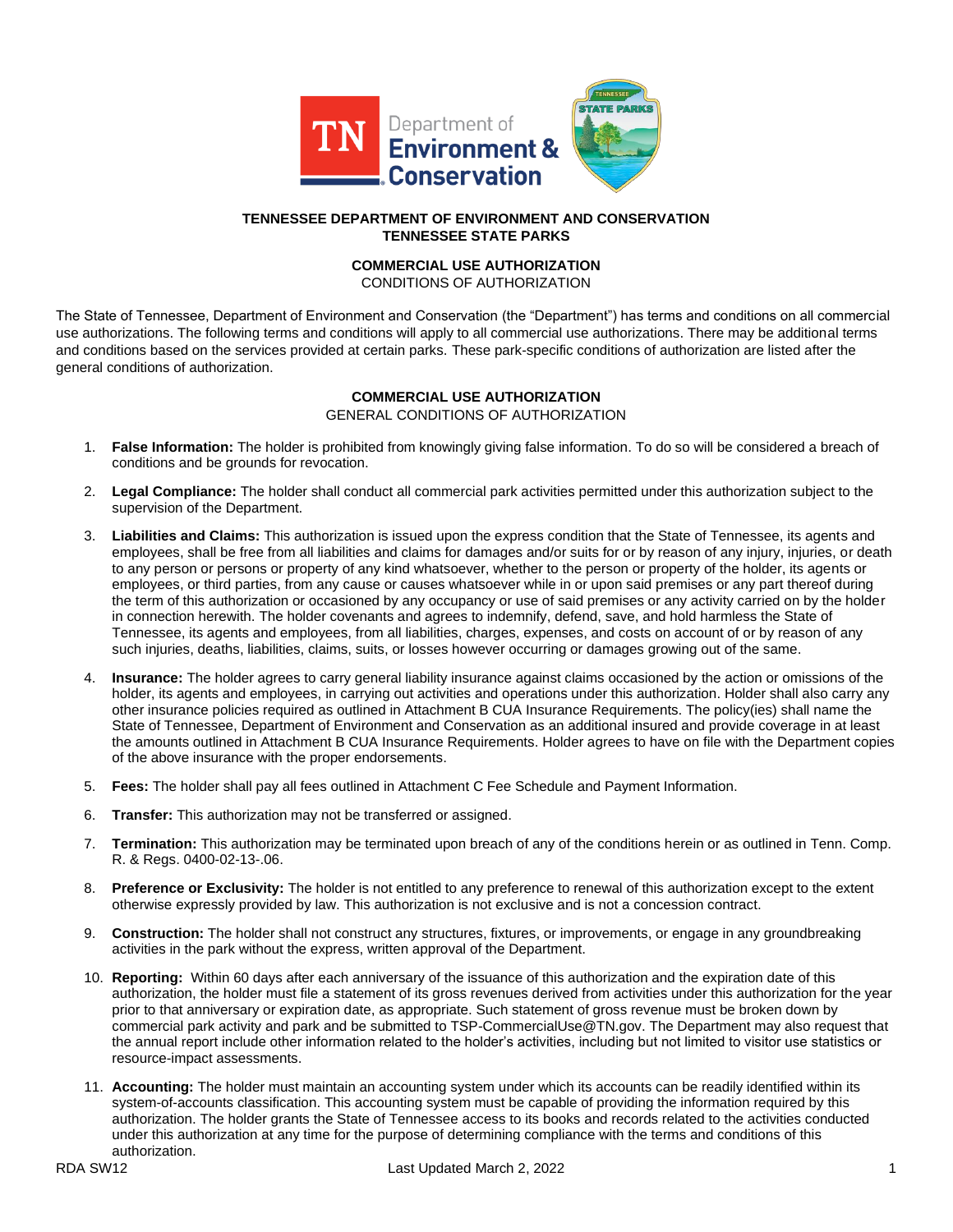- 12. **Intellectual Property of Department**: Except with the written authorization of the Department, the holder shall not represent to the public or assert any legal claim that the holder or any related entity holds a trademark, tradename, service mark, or other ownership interest in the words "Tennessee State Parks", the initials "TSP", the official name of any park or part thereof, or any logo used by the Department, or any colorable likeness thereof or the likeness of a Tennessee State Park official uniform, badge, logo, or insignia.
- 13. **Nondiscrimination:** The holder must comply with applicable laws relating to nondiscrimination in providing visitor services to the public and with all equal employment opportunity provisions of Title VII of the Civil Rights Act, as amended.
- 14. **Compliance with Laws:** The holder, in exercising the privileges granted by his authorization, must comply with all applicable federal, state, county, and municipal laws, ordinances, or regulations, including all applicable state park rules and regulations. The holder must acquire all permits or licenses of state or local government, as applicable, necessary to provide the services described above.
- 15. **Parking:** The holder must restrict all parking of vehicles to designated parking areas only.
- 16. **Idling Prohibited:** Drivers of motor vehicles are prohibited from idling their engines in parking lots except while actively loading or unloading passengers.
- 17. **Excessive Noise Prohibited**: Holder and holder's clients must not create excessive noise. The use of musical instruments or amplified music and motorized equipment such as generators is prohibited without prior written approval from the park manager.
- 18. **Holder's Employees, Agents, Contractors, and Customers:** The holder must ensure the holder's employees, agents, sublessees, contractors, subcontractors, and their employees, as well as holder's customers, are informed of and comply with all the terms of this authorization and the Department's rules and regulations.
- 19. **Minimal Impact:** The holder must limit the impact its commercial park activities have on park resources and other park guests to the greatest extent possible, subject to what is reasonable or a generally expected level of impact for holder's particular commercial park activity(ies).
- 20. **Rescues and Emergencies:** Holder shall notify the park of lost or missing clients by calling the park office or dial 911 in case of an emergency. While self-rescue is encouraged in cases where no additional resources are needed and there is no immediate threat to human health or safety, park staff may employ additional resources when the situation warrants.
- 21. **Rock Climbing**: Rock climbing, rappelling, belaying, bouldering, and any similar activities are authorized within designated climbing and rappelling areas only. In addition to this authorization, the holder must also have a valid climbing permit, which may be obtained through the Department's website, before offering any of the services listed above.
- 22. **Caves:** Before entering park caves, all items that have been inside any cave or other environment that could potentially expose these items to white-nose syndrome fungus must first be disinfected according to the most recent version of the US Fish and Wildlife Service's National White-nose Syndrome Decontamination Protocols. In addition to this authorization, holder must have a valid cave permit, which may be obtained through the Department's website, before entering a cave on park property.

## **COMMERCIAL USE AUTHORIZATION**  PARK SPECIFIC CONDITIONS OF AUTHORIZATION

#### **Old Stone Fort State Archaeological Park**

- 1. **Group Size Restrictions**: Group size is limited to 15 people, including clients and guides, unless a larger group size is approved in advance in writing by the park manager.
- 2. **No Off-Trail Hiking**: Holder may not take clients, or allow clients to go, off-trail without prior written approval from the park manager.
- 3. **Archeological and Cultural Sites**: Walking on, climbing, entering, ascending, descending, or traversing an archaeological or cultural resource is prohibited.
- 4. **Use of Park Roads**: Commercial travel by holder's vehicles, whether owned, rented, leased or controlled by holder, is restricted to front country roads only. Holder may use the enclosure emergency access road in cases of emergency only. Commercial travel on backcountry roads is not permitted under this authorization without prior written approval from the park manager. Vehicle parking must be in established parking lots or roadside pull offs.
- 5. **Backcountry Campsites/Shelters**: Backcountry camping is allowed in established campsites only. Holder must reserve campsites and shelters prior to use. Off-trail camping is strictly prohibited. Overnight backpacking trips are limited to a